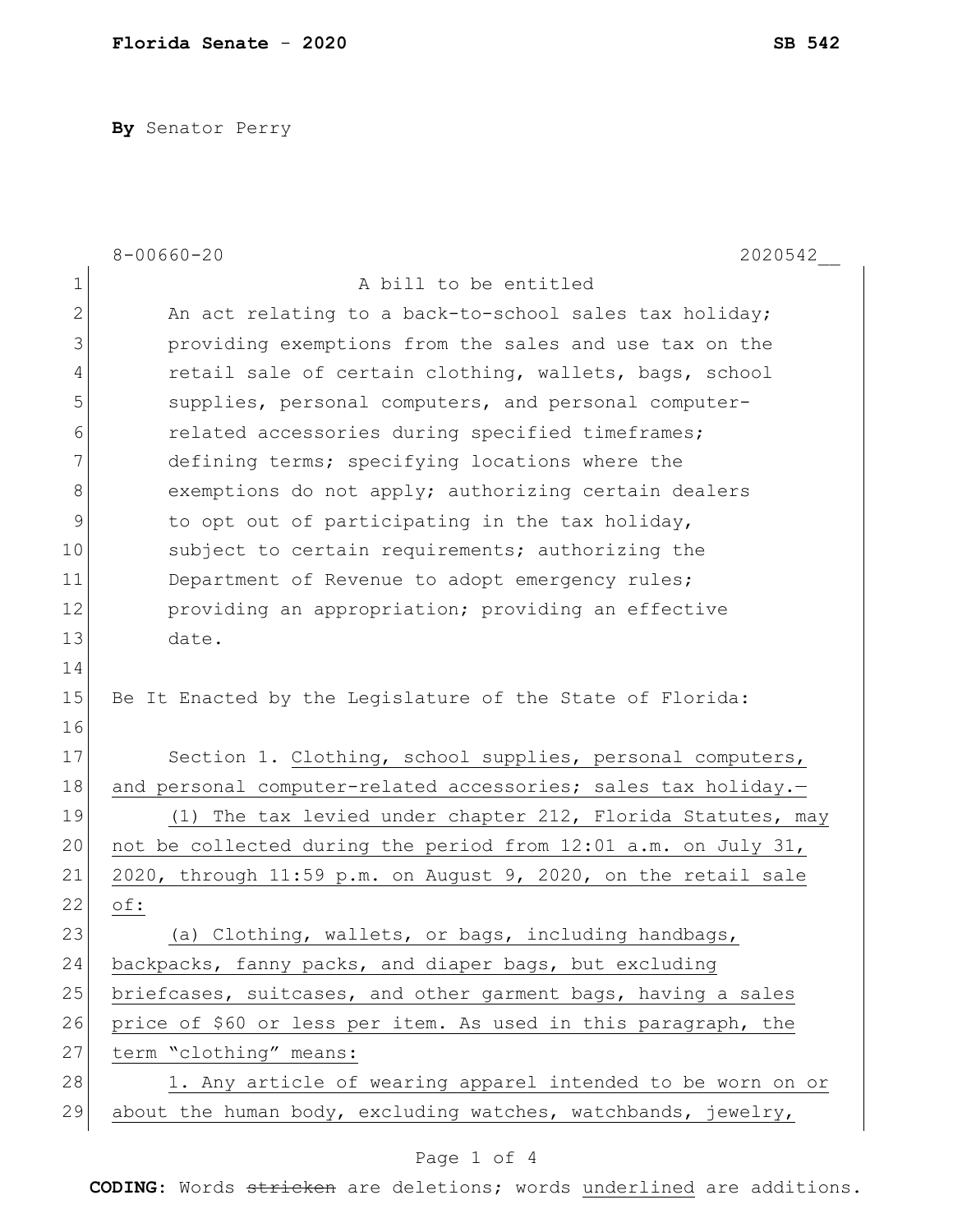8-00660-20 2020542 30 umbrellas, and handkerchiefs; and 31 2. All footwear, excluding skis, swim fins, roller blades, 32 and skates. 33 (b) School supplies having a sales price of \$15 or less per 34 item. As used in this paragraph, the term "school supplies" 35 means pens, pencils, erasers, crayons, notebooks, notebook 36 filler paper, legal pads, binders, lunch boxes, construction 37 paper, markers, folders, poster board, composition books, poster 38 paper, scissors, cellophane tape, glue or paste, rulers, 39 computer disks, staplers and staples used to secure paper 40 products, protractors, compasses, and calculators. 41 (2) The tax levied under chapter 212, Florida Statutes, may 42 not be collected during the period from 12:01 a.m. on August 1, 43 2020, through 11:59 p.m. on August 9, 2020, on the retail sale 44 of personal computers or personal computer-related accessories 45 having a sales price of \$1,000 or less per item and purchased 46 for noncommercial home or personal use. As used in this 47 subsection, the term: 48 (a) "Personal computers" includes electronic book readers, 49 laptops, desktops, handhelds, tablets, or tower computers. The 50 term does not include cellular telephones, video game consoles, 51 digital media receivers, or devices that are not primarily 52 designed to process data. 53 (b) "Personal computer-related accessories" includes 54 keyboards, mice, personal digital assistants, monitors, other 55 peripheral devices, modems, routers, and nonrecreational 56 software, regardless of whether the accessories are used in 57 association with a personal computer base unit. The term does 58 not include furniture or systems, devices, software, monitors

## Page 2 of 4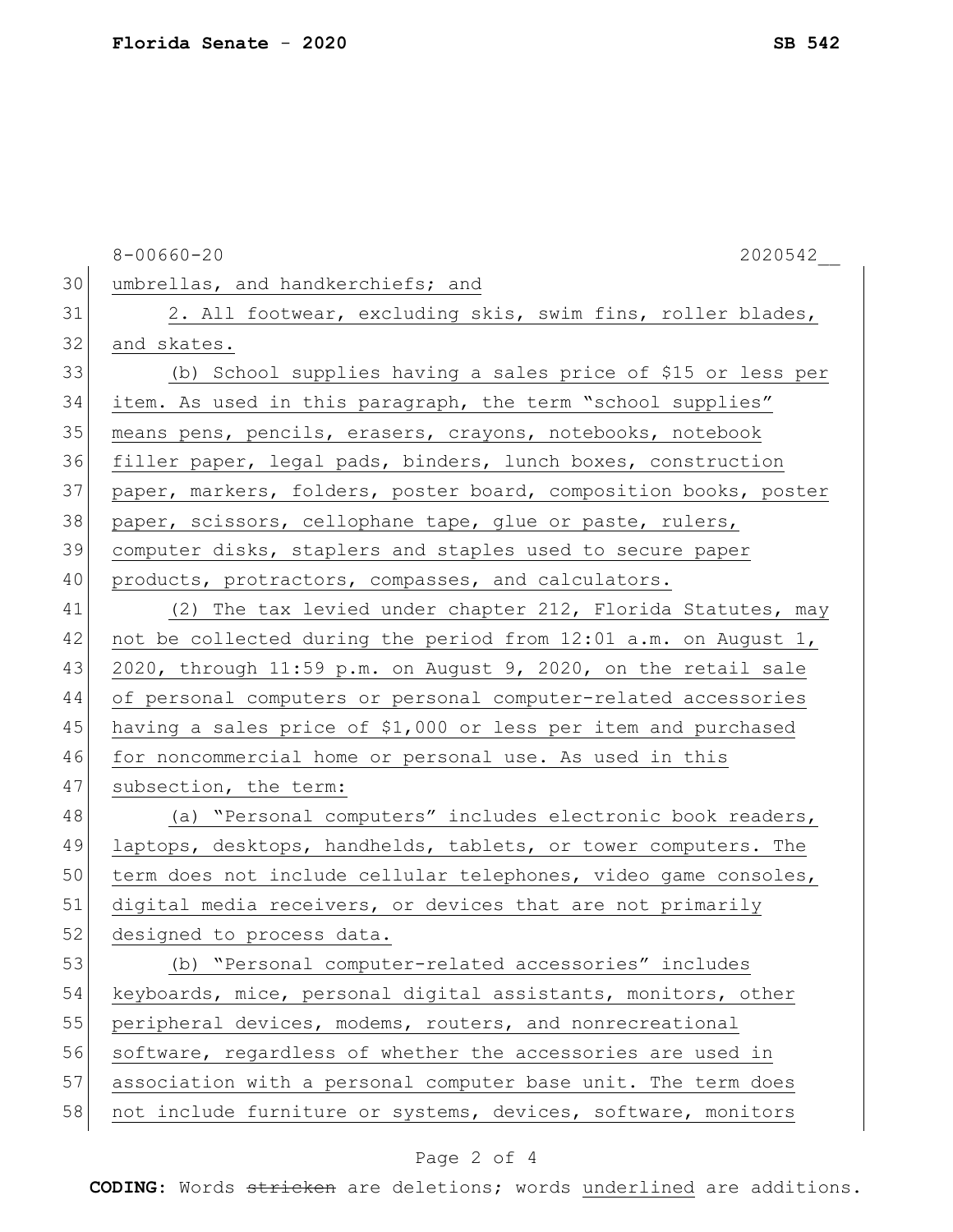|    | $8 - 00660 - 20$<br>$2020542$ <sub>__</sub>                       |
|----|-------------------------------------------------------------------|
| 59 | with a television tuner, or peripherals that are designed or      |
| 60 | intended primarily for recreational use.                          |
| 61 | (3) The tax exemptions provided in this section do not            |
| 62 | apply to sales within a theme park or entertainment complex as    |
| 63 | defined in s. 509.013(9), Florida Statutes, within a public       |
| 64 | lodging establishment as defined in $s. 509.013(4)$ , Florida     |
| 65 | Statutes, or within an airport as defined in s. $330.27(2)$ ,     |
| 66 | Florida Statutes.                                                 |
| 67 | (4) The tax exemptions provided in this section may apply         |
| 68 | at the option of a dealer if less than 5 percent of the dealer's  |
| 69 | gross sales of tangible personal property in the prior calendar   |
| 70 | year consist of items that would be exempt under this section.    |
| 71 | If a qualifying dealer chooses not to participate in the tax      |
| 72 | holiday, the dealer must notify the Department of Revenue in      |
| 73 | writing by July 30, 2020, of its election to collect sales tax    |
| 74 | during the holiday and must post a copy of that notice in a       |
| 75 | conspicuous location at its place of business.                    |
| 76 | (5) The Department of Revenue may, and all conditions are         |
| 77 | deemed met to, adopt emergency rules pursuant to s. $120.54(4)$ , |
| 78 | Florida Statutes, for the purpose of implementing this section.   |
| 79 | Notwithstanding any other law, emergency rules adopted pursuant   |
| 80 | to this subsection are effective for 6 months after adoption and  |
| 81 | may be renewed during the pendency of procedures to adopt         |
| 82 | permanent rules addressing the subject of the emergency rule.     |
| 83 | Section 2. For the 2019-2020 fiscal year, the sum of              |
| 84 | \$237,000 in nonrecurring funds is appropriated from the General  |
| 85 | Revenue Fund to the Department of Revenue for the purpose of      |
| 86 | implementing this act. Funds remaining unexpended or              |
| 87 | unencumbered from this appropriation as of June 30, 2020, shall   |

## Page 3 of 4